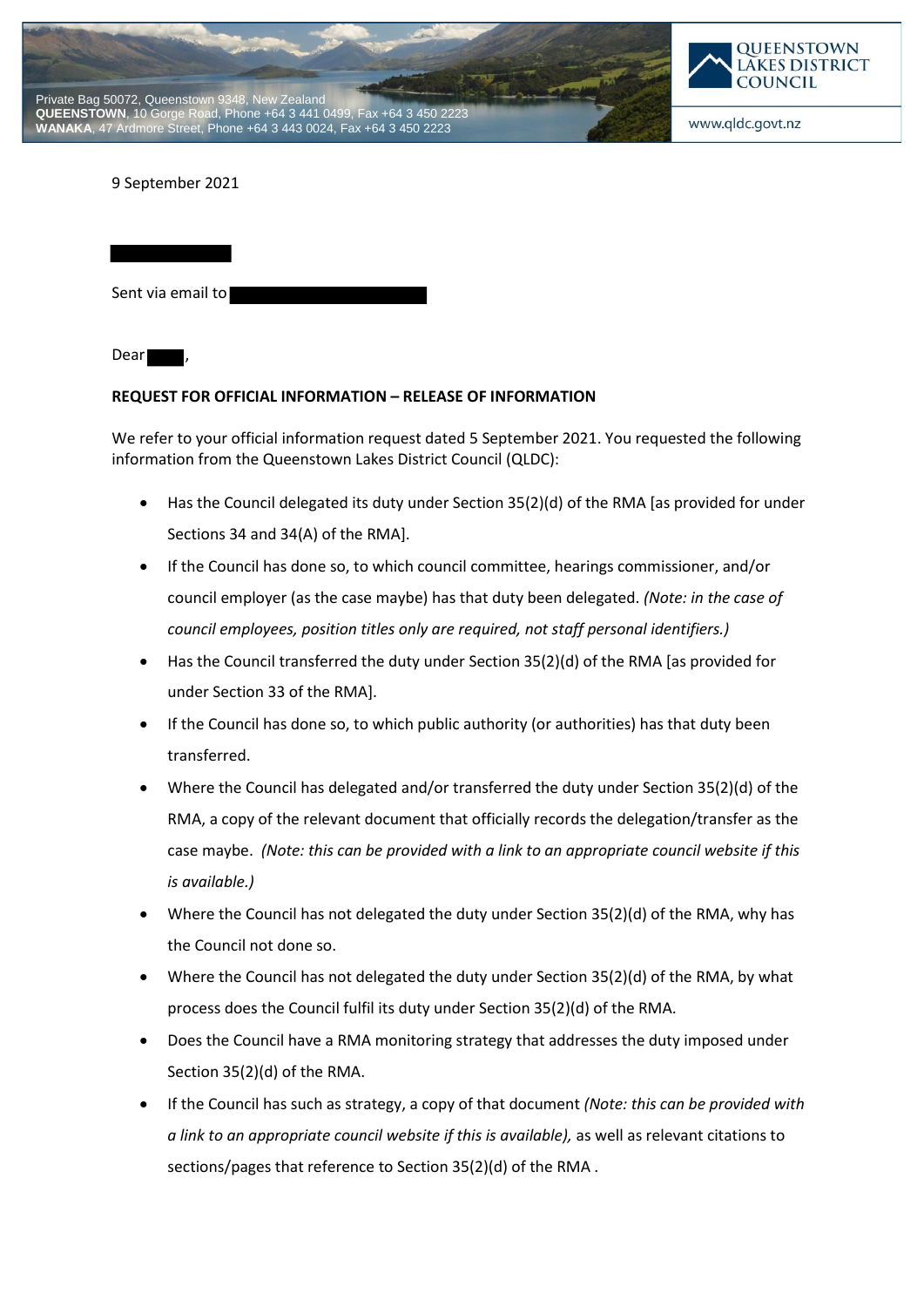## **QLDC response**

The responses to your questions are as follows:

- Has the Council delegated its duty under Section 35(2)(d) of the RMA [as provided for under Sections 34 and 34(A) of the RMA].
- No
- If the Council has done so, to which council committee, hearings commissioner, and/or council employer (as the case maybe) has that duty been delegated. *(Note: in the case of council employees, position titles only are required, not staff personal identifiers.)*
- N/A
- Has the Council transferred the duty under Section 35(2)(d) of the RMA [as provided for under Section 33 of the RMA].
- No
- If the Council has done so, to which public authority (or authorities) has that duty been transferred.
- N/A
- Where the Council has delegated and/or transferred the duty under Section 35(2)(d) of the RMA, a copy of the relevant document that officially records the delegation/transfer as the case maybe. *(Note: this can be provided with a link to an appropriate council website if this is available.)*
- N/A
- Where the Council has not delegated the duty under Section 35(2)(d) of the RMA, why has the Council not done so.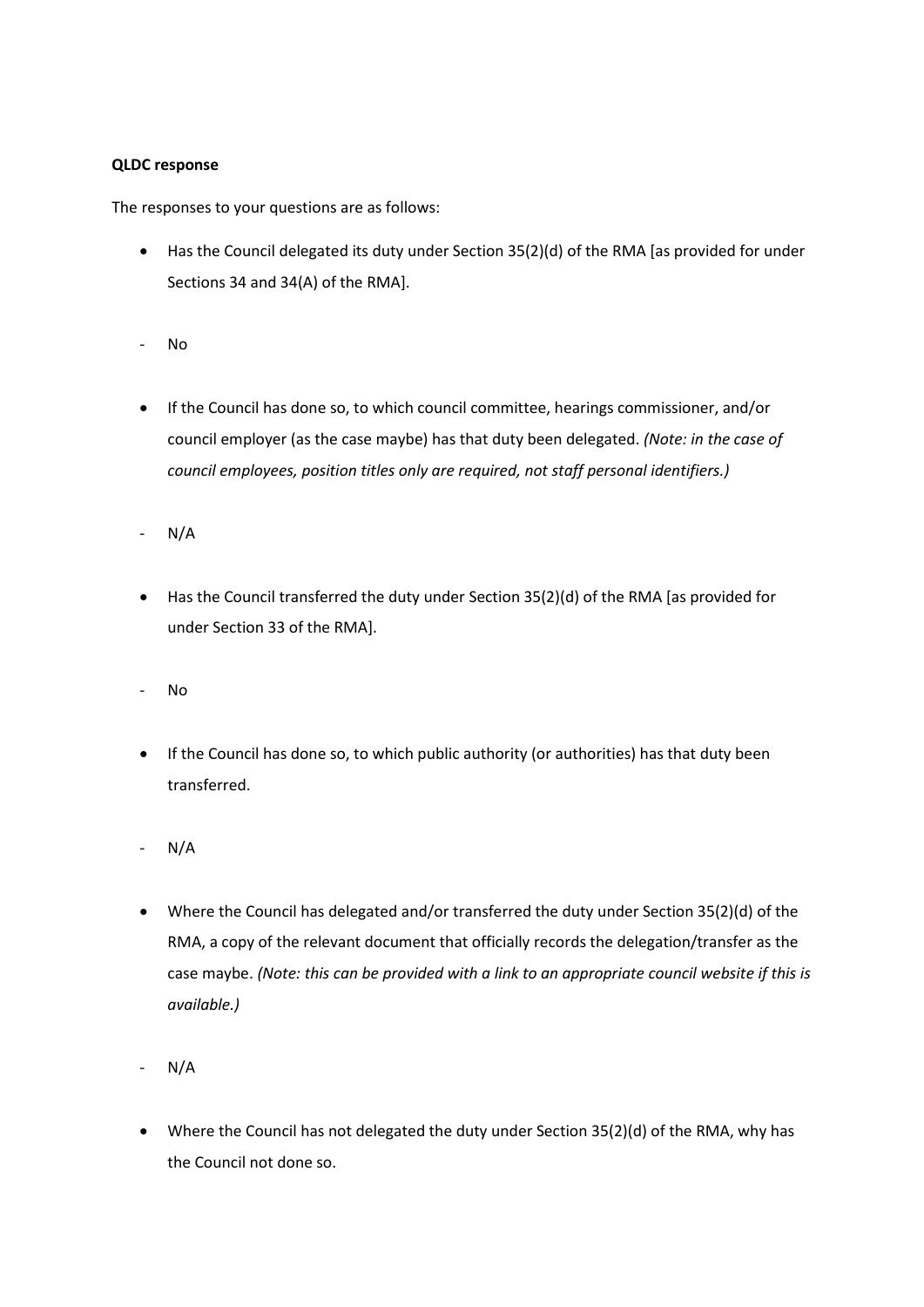There has been no consideration of delegating of this duty in recent times (at least over the past 5 years).

In the past this duty along with many other RMA and Council functions sat a private company called CIVIC CORP, this then become Lakes Environmental (a CCO) and about 5 years ago Lakes Environmental become part of the Queenstown Lakes District Council.

- Where the Council has not delegated the duty under Section 35(2)(d) of the RMA, by what process does the Council fulfil its duty under Section 35(2)(d) of the RMA.
- QLDC has a proficient and experienced team of Monitoring, Enforcement and Environmental Officers. A key function of this team is the Monitoring of Land Use Resource Consents and the monitoring of the Environmental Conditions associated with Subdivision Consents. QLDC has a monitoring Strategy to enable prioritisation of Monitoring to ensure Consents with the potential for the largest effects or visibility are monitored. It is expected as part of this strategy that resources will be allocated appropriately to ensure that the Strategy's first Seven Priority areas are monitored and have additional resources available to respond to any complaints received where there are associated consents and respective monitoring undertaken.

The Strategy ensures there is deterrence to non-compliance by consent holders and protects the environment while using resources effectively.

- Does the Council have a RMA monitoring strategy that addresses the duty imposed under Section 35(2)(d) of the RMA.
- Yes
- If the Council has such as strategy, a copy of that document *(Note: this can be provided with a link to an appropriate council website if this is available),* as well as relevant citations to sections/pages that reference to Section 35(2)(d) of the RMA.
- **Monitoring Prioritisation Strategy**